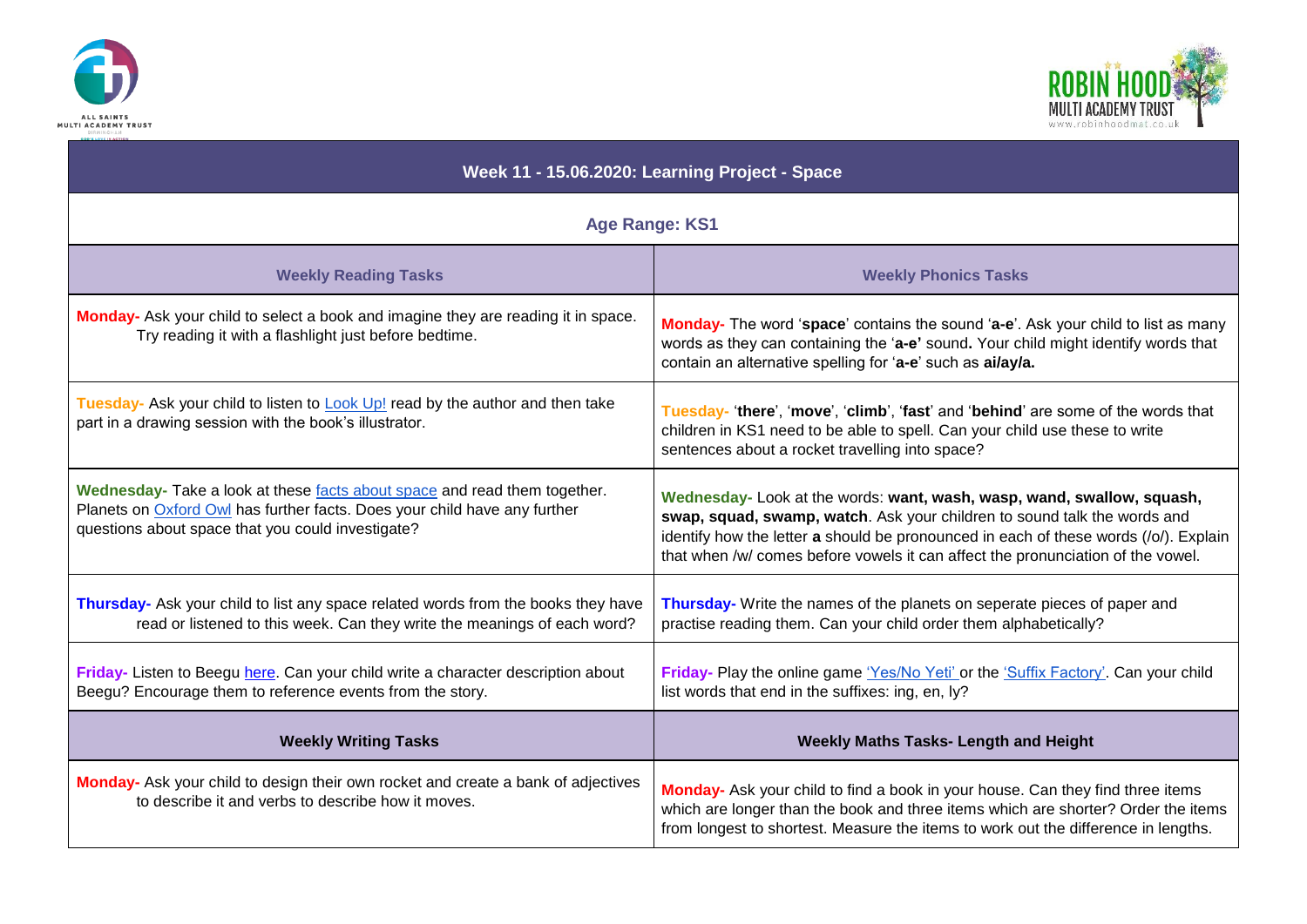| Friday- Watch the Disney short "La Luna" here. Ask your child to write a short  | Friday (theme)- Can your child design a logo for their rocket? They must include    |
|---------------------------------------------------------------------------------|-------------------------------------------------------------------------------------|
| diary entry about the star crashing into the moon.                              | the following 2D shapes: rectangle, triangle, hexagon and heptagon.                 |
| Tuesday- Now that they have designed their rocket, ask your child to create     | Tuesday- Can your child write down the name of each family in order from tallest    |
| an advertisement of the rocket launch. How much will it cost? What time will    | to shortest. Is the tallest person the oldest person or not? Discuss why this might |
| it launch? Is there anything else on offer?                                     | not be true. They could measure family members using a measuring tape.              |
| Wednesday- Ask your child to plan their own trip to space – what will they take | Wednesday- Play level 1 of this game to practise measuring things with a ruler.     |
| and what will they do there? Record this in a timetable.                        | Write handy hints for using a ruler e.g. start at 0.                                |
| Thursday- Encourage your child to research facts about a planet and then create | Thursday- Look outside, in your garden or on your walk, can your child find things  |
| a fact file about their chosen planet. This could be Earth.                     | that are taller than they are and things that are shorter than they are?            |

## **Learning Project - to be done throughout the week**

**The project this week aims to provide opportunities for your child to learn more about space. Learning may focus on our Solar System, the Sun and the Moon. It could look at life in outer space from the view of an astronaut and travelling through space.** 

- **Our Solar System-** Encourage your child to think about what they already know about space and create a mind map. Can they name the planets in our solar system? Use [the Solar System Song](https://safeyoutube.net/w/4Nl6) to create a diagram showing the order of the planets. Or make real ones using balloons and paper mache.
- Astronaut Aerobics- Astronauts have to be fit and agile for their missions into space. Ask your child to design a home workout and put your agility to the test! You could even use [Mr Garcia's](https://safeyoutube.net/w/yCV3) video to help. Then, your child can plan a day of healthy eating for the aspiring astronauts thinking carefully about each food group.
- What are Day and Night?- Share the video of [day and night](https://www.bbc.co.uk/bitesize/topics/zkvv4wx/articles/ztdnyrd) [w](https://www.bbc.co.uk/bitesize/topics/zkvv4wx/articles/ztdnyrd)ith your child. Watch the video and then create a poster about day and night explaining why we have day and night. Play the quiz and see how many answers you can get right!
- Rocket Creation- As part of their writing tasks, your child has designed a rocket. Ask your child to create their rocket using objects they can find in the home such as cardboard boxes, newspapers and tin foil. Can they write a set of instructions to share with a family member or friend? Share on Twitter at **#TheLearningProjects**.
- **Is There Anything out There?- [Tim Peake](https://www.bbc.co.uk/bitesize/topics/zw44jxs/articles/z822hv4)** is a famous British astronaut. Ask your child to record the questions they would ask him if they could **interview him. Can they answer the questions in role as him? Why not task them with designing a new space suit for him? What would make a good space suit?**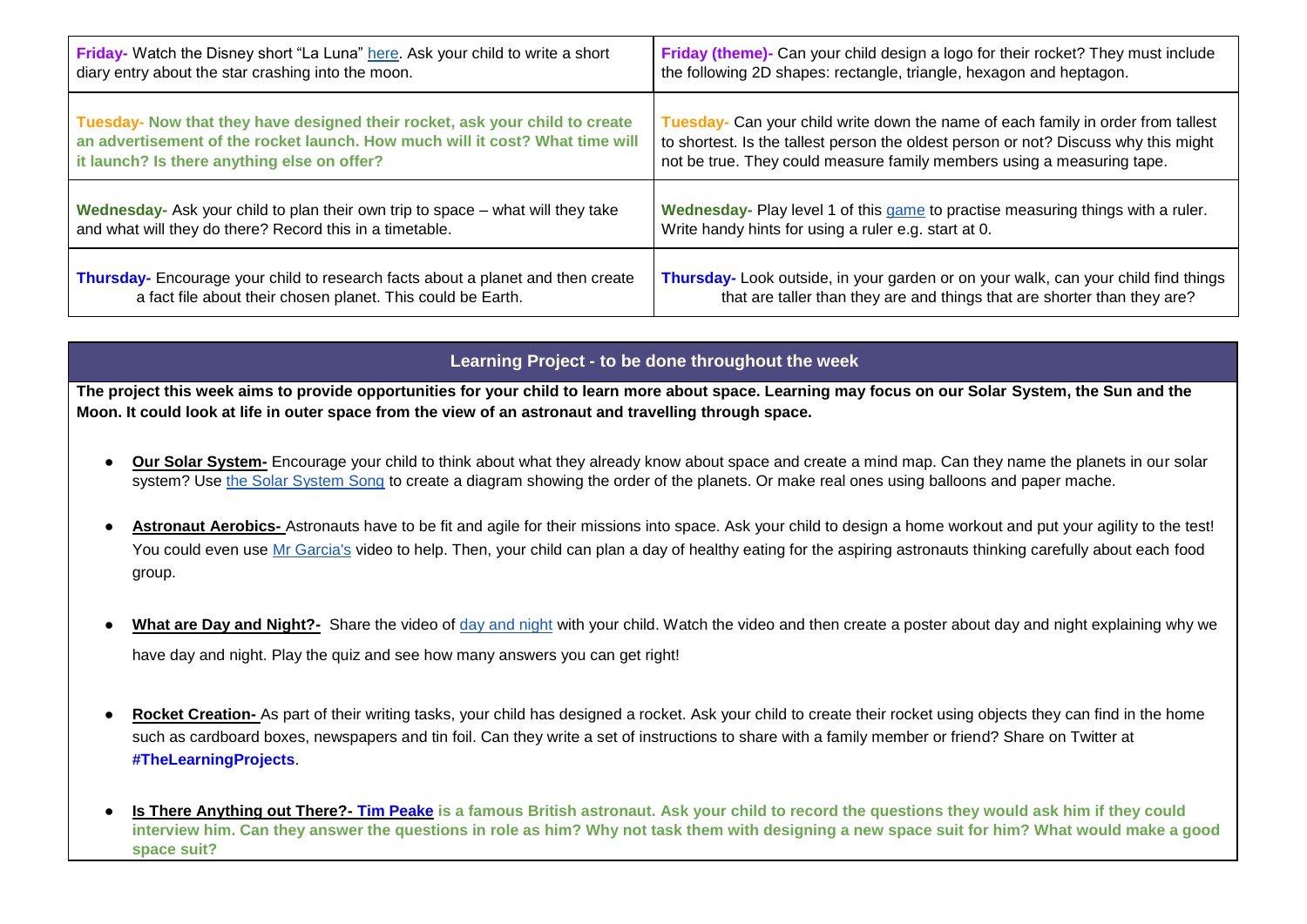| <b>Coronavirus and Wellbeing- Looking Forward</b>                                                                                                                      |                                                                                                                                                                                                                                                                                                                                                                    |  |
|------------------------------------------------------------------------------------------------------------------------------------------------------------------------|--------------------------------------------------------------------------------------------------------------------------------------------------------------------------------------------------------------------------------------------------------------------------------------------------------------------------------------------------------------------|--|
|                                                                                                                                                                        | The change that Covid-19 has caused to our lives has been difficult and has provided countless challenges. For many children, the uncertainty and<br>disruption to everyday life has caused worry and anxiety. These tasks are designed to help children process the current situation, begin to make sense of it<br>and plan for returning to a different normal. |  |
| <b>Think</b>                                                                                                                                                           |                                                                                                                                                                                                                                                                                                                                                                    |  |
| <b>Talk</b>                                                                                                                                                            | Reading or being read to offers hope and positivity. The Book of Hope s aims to comfort and encourage children during these unusual times.                                                                                                                                                                                                                         |  |
|                                                                                                                                                                        | Talk to your child about what they are looking forward to most when things begin to return to normal. Who are they looking forward to seeing at school? What<br>places are they excited about visiting with the family? What will they miss about being at home?                                                                                                   |  |
| <u>Do</u><br>$\bullet$<br><b>Visit</b>                                                                                                                                 | Write the headings 'Things I've enjoyed being at home' and 'What I am looking forward to most' on paper. Ask your child to draw and/or list all of the positive<br>experiences they have had over the last few weeks and those to come.                                                                                                                            |  |
|                                                                                                                                                                        | If your child is struggling to adapt to the 'new normal', Mind Ed for Families offers safe and reliable advice on supporting children's mental health and wellbeing.                                                                                                                                                                                               |  |
|                                                                                                                                                                        | <b>STEM Learning Opportunities #sciencefromhome</b>                                                                                                                                                                                                                                                                                                                |  |
|                                                                                                                                                                        | <b>Mission X - Astro Food</b>                                                                                                                                                                                                                                                                                                                                      |  |
|                                                                                                                                                                        | • Collect a variety of plant foods from home or download the cards from this                                                                                                                                                                                                                                                                                       |  |
|                                                                                                                                                                        | resource.                                                                                                                                                                                                                                                                                                                                                          |  |
|                                                                                                                                                                        | Group the food/cards e.g. fruits, seeds, vegetables. Which parts are edible?<br>Sign up and access all of the Mission X resources her e.                                                                                                                                                                                                                           |  |
|                                                                                                                                                                        |                                                                                                                                                                                                                                                                                                                                                                    |  |
|                                                                                                                                                                        | Additional learning resources parents may wish to engage with                                                                                                                                                                                                                                                                                                      |  |
|                                                                                                                                                                        | Further activities at Nasa for Kids.                                                                                                                                                                                                                                                                                                                               |  |
|                                                                                                                                                                        | White Rose Maths online maths lessons. Watch a lesson video and complete the worksheet (can be downloaded and completed digitally).                                                                                                                                                                                                                                |  |
|                                                                                                                                                                        | <b>Numbots.</b> Your child can access this programme with their school login.                                                                                                                                                                                                                                                                                      |  |
|                                                                                                                                                                        | IXL- Click here for Year 1 or here for Year 2. There are interactive games to play and guides for parents.<br>Mastery Mathematics Learning Packs Learning packs with different activities and lessons. Includes notes on how to do these activities with your children.                                                                                            |  |
|                                                                                                                                                                        |                                                                                                                                                                                                                                                                                                                                                                    |  |
|                                                                                                                                                                        | • Y1 Talk for Writing Home-school Booklets and Y 2 are an excellent resource to support your child's speaking and listening, reading and writing skills.                                                                                                                                                                                                           |  |
|                                                                                                                                                                        | The Learning Projects are based on the National Curriculum expectations for the key stage which your child is in. It may be that your child finds the tasks set within                                                                                                                                                                                             |  |
|                                                                                                                                                                        | the Learning Project for their year group too simple. If this is the case, then we suggest that your child accesses the Learning Projects which are set for the key stage                                                                                                                                                                                          |  |
|                                                                                                                                                                        | above. Equally, if the projects are too challenging, then we advise that your child accesses the projects for the key stage below.                                                                                                                                                                                                                                 |  |
|                                                                                                                                                                        | If your child requires more of a challenge, or you believe that there are some gaps in their learning then Century Tech is a fantastic resource that is currently free for                                                                                                                                                                                         |  |
| home learning. The app is designed to address gaps and misconceptions, provide challenge and enables children to retain new knowledge. It uses artificial intelligence |                                                                                                                                                                                                                                                                                                                                                                    |  |
|                                                                                                                                                                        | to tailor the learning to your child's needs. Sign up here.                                                                                                                                                                                                                                                                                                        |  |
|                                                                                                                                                                        |                                                                                                                                                                                                                                                                                                                                                                    |  |
|                                                                                                                                                                        |                                                                                                                                                                                                                                                                                                                                                                    |  |